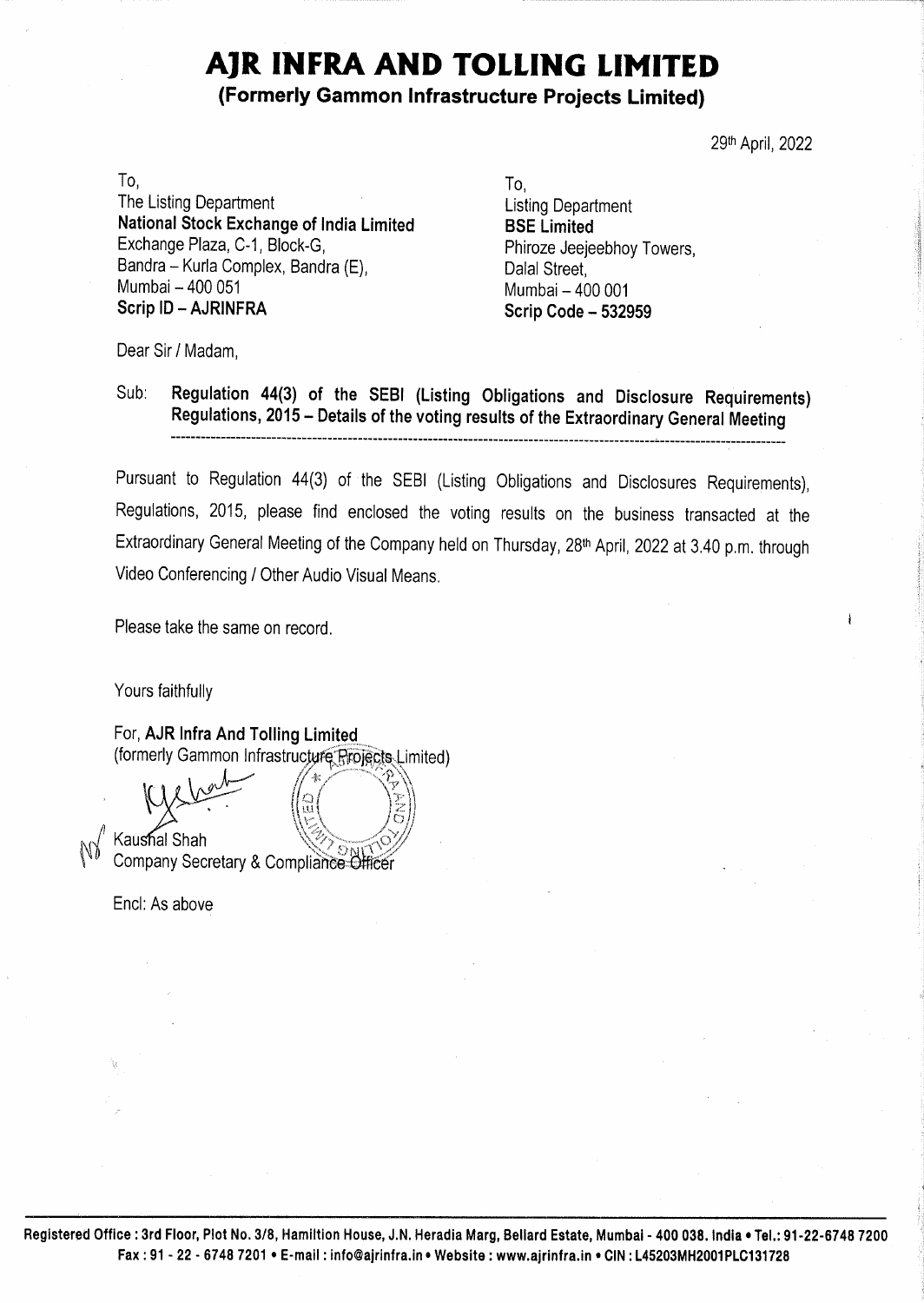The mode of voting for all the resolutions were remote e-voting and evoting during the Meeting.

Allen Corporation

 $\begin{bmatrix} 1 \\ 1 \\ 1 \\ 3 \end{bmatrix}$ 

| <b>Resolution Required:</b>                                                     |                |                       | <b>Special Resolution</b> |                                              |                              |                |                                                                                          |                               |
|---------------------------------------------------------------------------------|----------------|-----------------------|---------------------------|----------------------------------------------|------------------------------|----------------|------------------------------------------------------------------------------------------|-------------------------------|
| Whether promoter / promoter group are<br>interested in the agenda / resolution? |                |                       | $\mathbf{\Sigma}$         |                                              |                              |                |                                                                                          |                               |
| Description of resolution considered                                            |                |                       | t                         | three years effective from 1st April, 2022   |                              |                | Re-appointment of Mr. Mineel Mali as the Whole-Time Director of the Company for a period |                               |
| Category                                                                        |                | Mode of No. of Shares | No. of Votes              | % of Votes                                   | No. of Votes - No. of Votes- |                | % of Votes in                                                                            | % of Votes                    |
|                                                                                 | Voting         | held                  | polled                    | Polled on                                    | in favour                    | Against        | favour on votes                                                                          | against on                    |
|                                                                                 |                |                       |                           | outstanding<br>shares                        |                              |                | polled                                                                                   | votes polled                  |
|                                                                                 |                | $\Xi$                 |                           | $[2][3]=[2)/(1)]*10$<br>$\overline{\bullet}$ | $\Xi$                        | $\overline{5}$ | $[6] = [(4)/(2)] * 100$ $[7] = [(5)/(2)] * 1$                                            |                               |
| Promoter and                                                                    | E-Voting       | 193999800             | 0                         | 0.00                                         | 0                            | ⊂              | 0.00                                                                                     | $\mathbf{\mathsf{S}}$<br>0.00 |
| Promoter Group                                                                  | $\Xi$          |                       | $\overline{\bullet}$      | $0.00\,$                                     |                              | 0              | 0.00                                                                                     | 0.00                          |
|                                                                                 | Total          |                       | ۵                         | 0.00                                         | 0                            | 0              | 0.00                                                                                     | 0.00                          |
| Public Institutions                                                             | E-Voting       | 252575768             | 52653946                  | 0.00                                         | 52653946                     | 0              | 100.00                                                                                   | 0.00                          |
|                                                                                 | $P_{\text{O}}$ |                       | ═                         | 0.00                                         | 0                            | 0              | $0.00\,$                                                                                 | 0.00                          |
|                                                                                 | Total          |                       | 52653946                  | $\overline{0.00}$                            | 52653946                     | ∊              | 100.00                                                                                   | 0.00                          |
| Public -Non                                                                     | E-Voting       | 495255156             | 6771213                   | 1.37                                         | 6729579                      | 41634          | 99.39                                                                                    | 0.61                          |
| Institutions                                                                    | Poll           |                       | $\overline{\circ}$        | $0.00\,$                                     |                              | 0              | 0.00                                                                                     | 0.00                          |
|                                                                                 | Total          |                       | 6771213                   | 1.37                                         | 6729579                      | 41634          | 99.39                                                                                    | 0.61                          |
| Total                                                                           |                | 941830724             | 59425159                  | 631                                          | 59383525                     | 41634          | 99.93                                                                                    | 0.07                          |
|                                                                                 |                |                       |                           |                                              |                              |                |                                                                                          |                               |

Note:

The shares held by the Promoter are pledged and the pledgee has the right to vote for the pledged shares. Hence, votes cast by the Promoter has been considered as invalid.

 $\mathbf i$